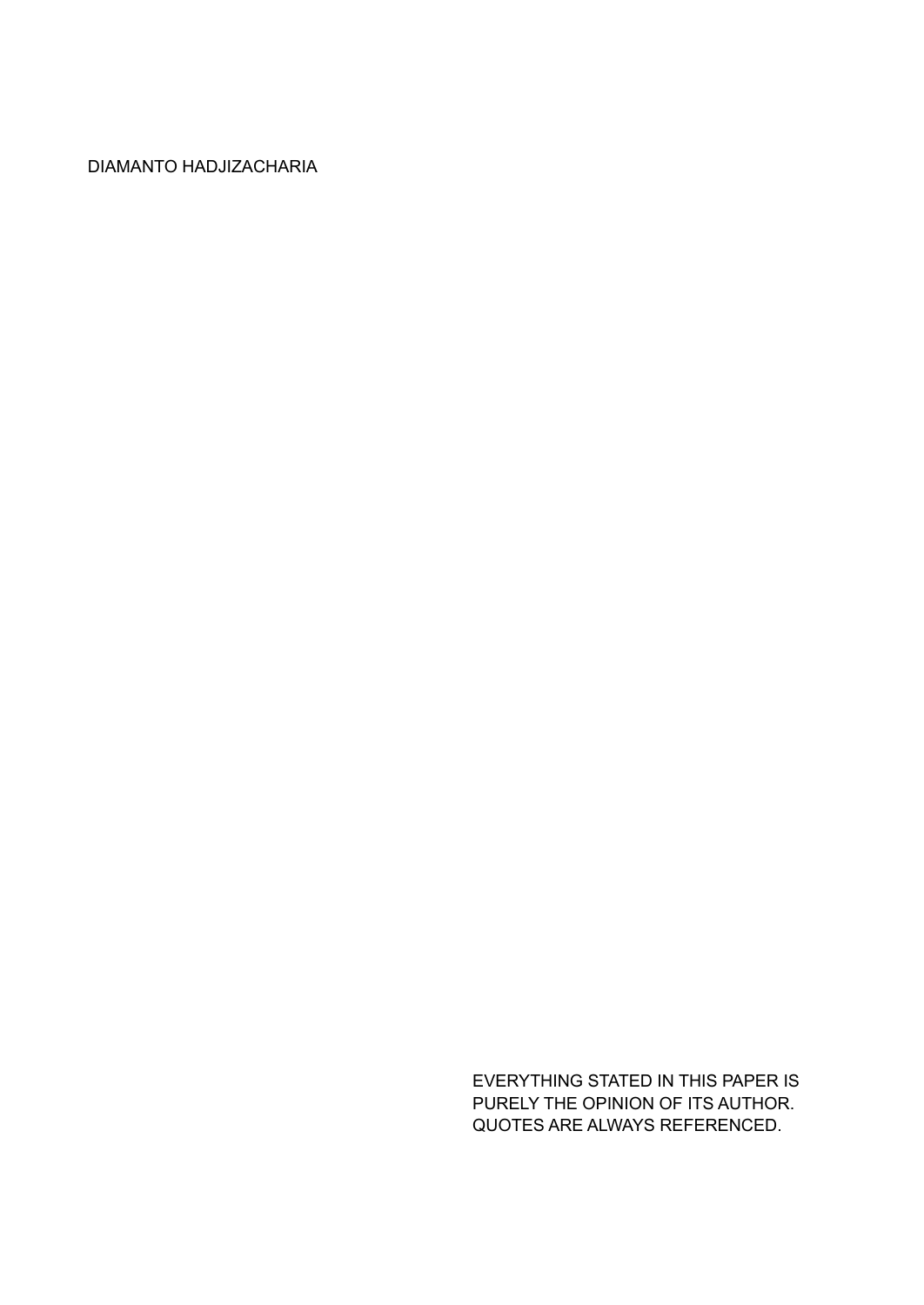I would like to start by stating the obvious. I'm interested in the body as a vessel for artistic expression.

Sometimes it's the moving body. Sometimes the body doesn't need to move.

I find the title "choreographer" to be diminishing towards my relation to the art of creation. So if I had to choose a label for myself it would probably be *a performance maker*. It feels accurate.

I believe my work to be conceptual.

The concept and idea are different. The former implies a general direction while the latter is the components. Ideas implement the concept.

The idea is the very core of the work. I define *The work* as the accumulation of the creative process and its final product.

The work requires a medium. A.k.a. Art discipline

The medium needs to serve the idea.

The space in which the work will take place needs to serve the idea.

Therefore, the possibilities are open. And so am I.

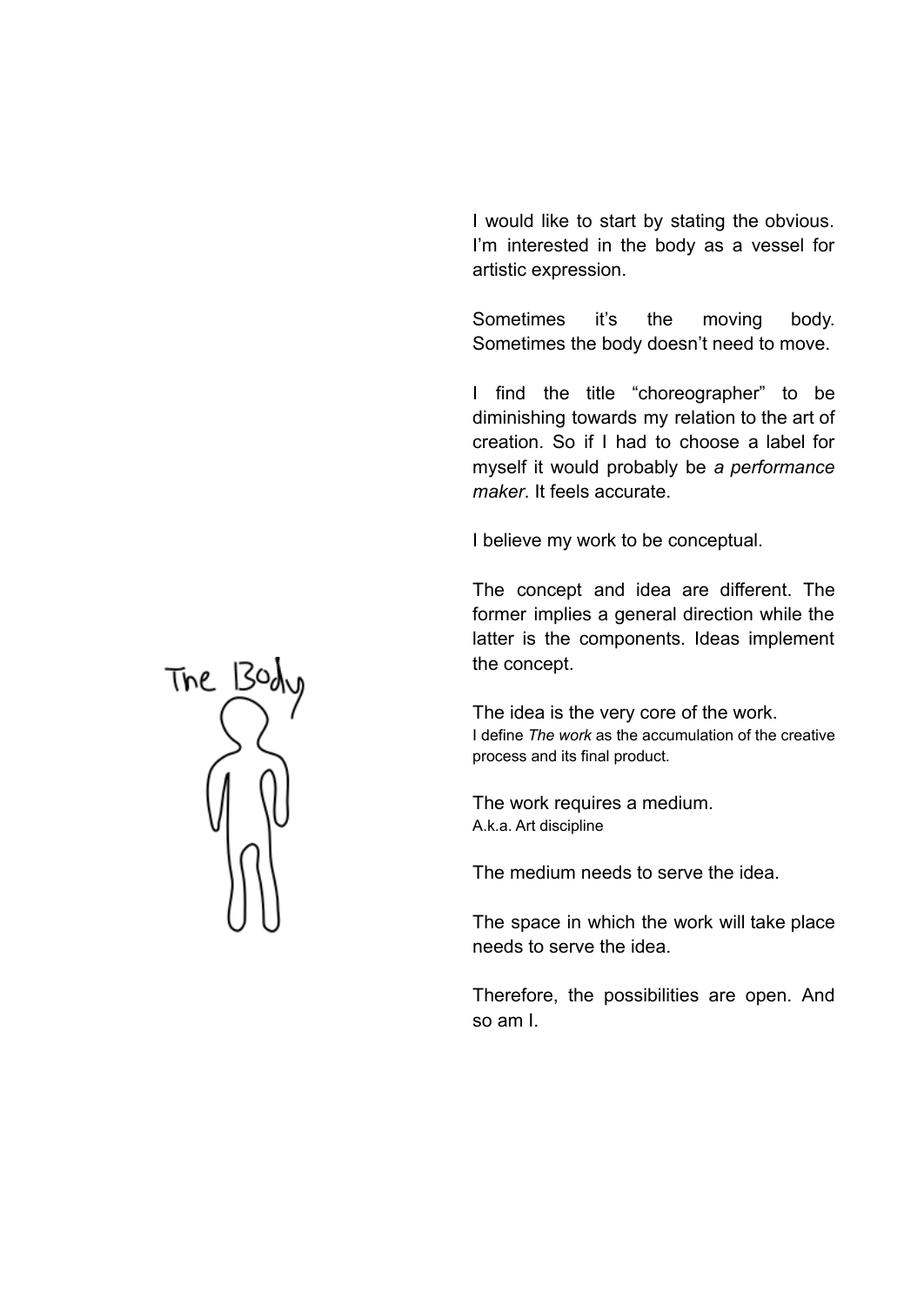### **VALUES**

It is important for me to talk about art and what it is to me.

I believe that art is beyond the human. So for me, art cannot be the mere spewing forth of emotion. Art requires reflection on past experiences as well as analysis of the emotions and meanings that occurred.

I cannot approach art expression merely as an act of personal discharge. So, putting on a good show is simply not enough for me. I approach art as a creative experience.

I would like to mention a definition of art given by Bertold Brecht:

*"Art is not a mirror held up to reality, but a hammer with which to shape it".*

I resonate with the idea of shaping consciousness through art and to an extent influencing society. This is now my number one priority when making work.



### **INTERESTS**

Here is a list of words that excite me. Or a list of disciplines and concepts I see my work moving towards:



The medium should depend on the idea. *"Sometimes, there are better ways to say something than to make a dance."* (Burrows, 2012)

I wish to gain the ability to recognise which medium an idea needs. A step further to recognising it is to be able to realise it. If not, finding people that can do that. (see *COLLABORATORS*)

I wish to become a creator that can respond to every need, meaning be able to create for a stage, for an outdoor venue, a museum or the camera.

I am interested in audience interactivity. I enjoy the unpredictability that arises when it comes to working with an audience. It is also a way to offer an experience by actively or even passively engaging the audience in the work.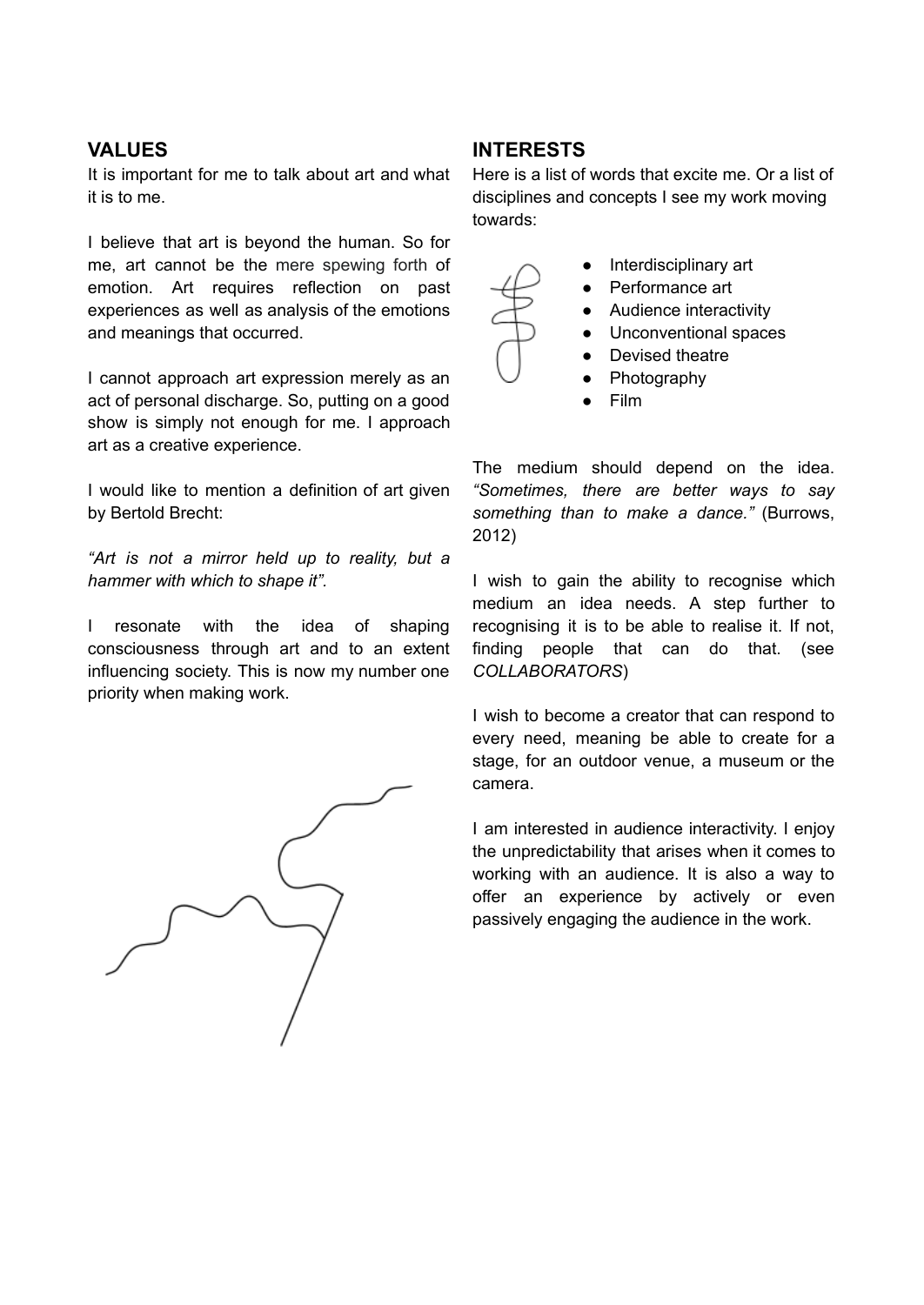#### **COLLABORATORS**

My artistic practice is situated in the freedom it provides to its collaborators. This is my way of establishing a common ground.

There is so much to learn from collaborators, especially when they come from different backgrounds. They create a conversation with the work and unfold layers I cannot imagine, simply because their experiences are far different from mine.



The work can become multidimensional when putting more than one mind in it.

I find great inspiration in the people I work with. I understand that each has a unique personality, therefore, can offer something to the work. It would be a waste not to acknowledge their potential as creative individuals.

Every group piece I made was created by the performers. I find truly precious the fact that every piece would be different if it was created and performed by other individuals.

I wish to surround myself with collaborators who share my values. (see *VALUES*)

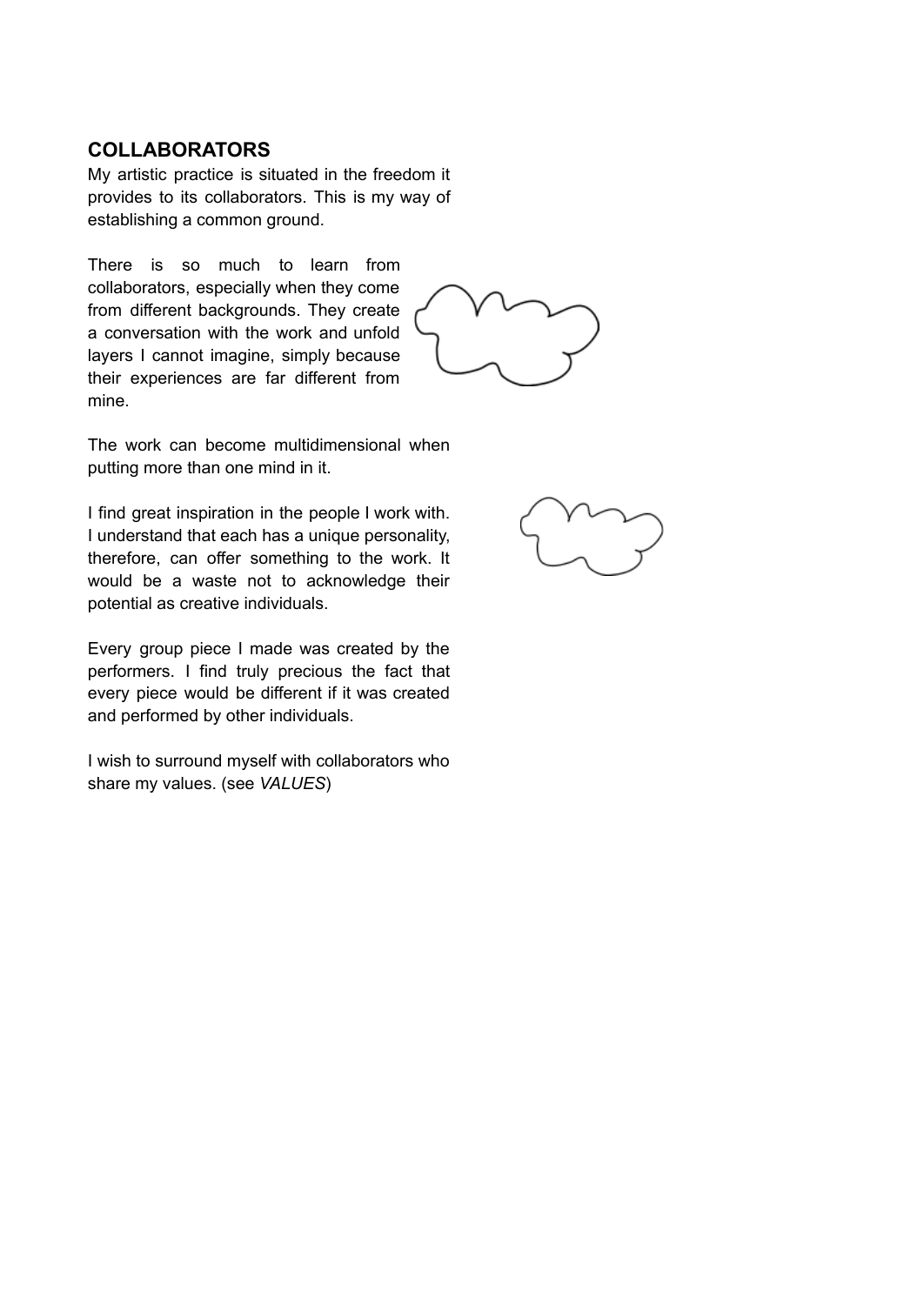# **AESTHETICS**

Minimalism.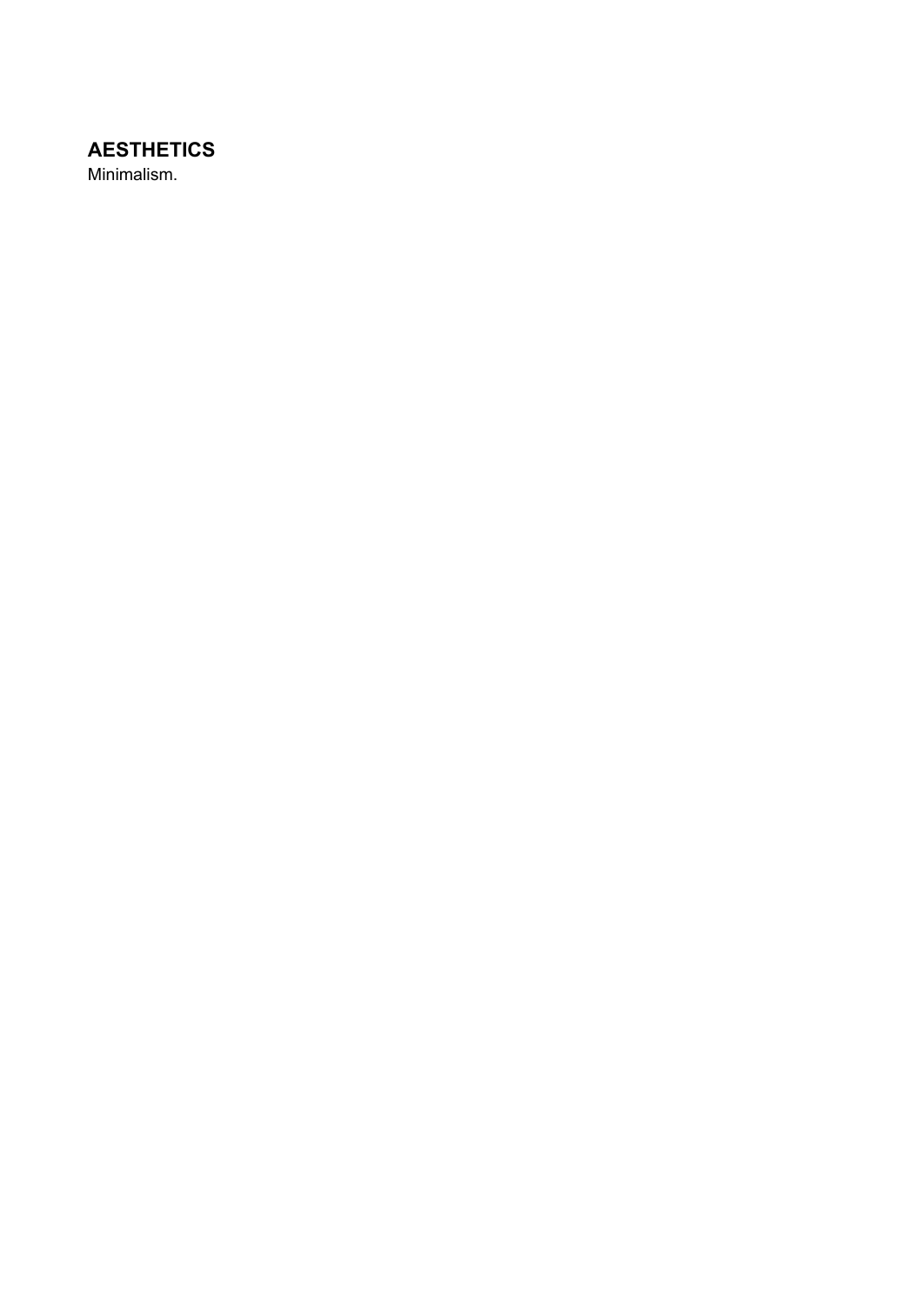## **THE FUTURE**

This is a complicated topic for me.

I recently experienced the vanity of making plans. So I prefer to not make any. I usually just act on feeling.



If I have to talk about goals I would probably say that I aim to enjoy all of my days. And stay creative. Happiness is a by-product anyway.